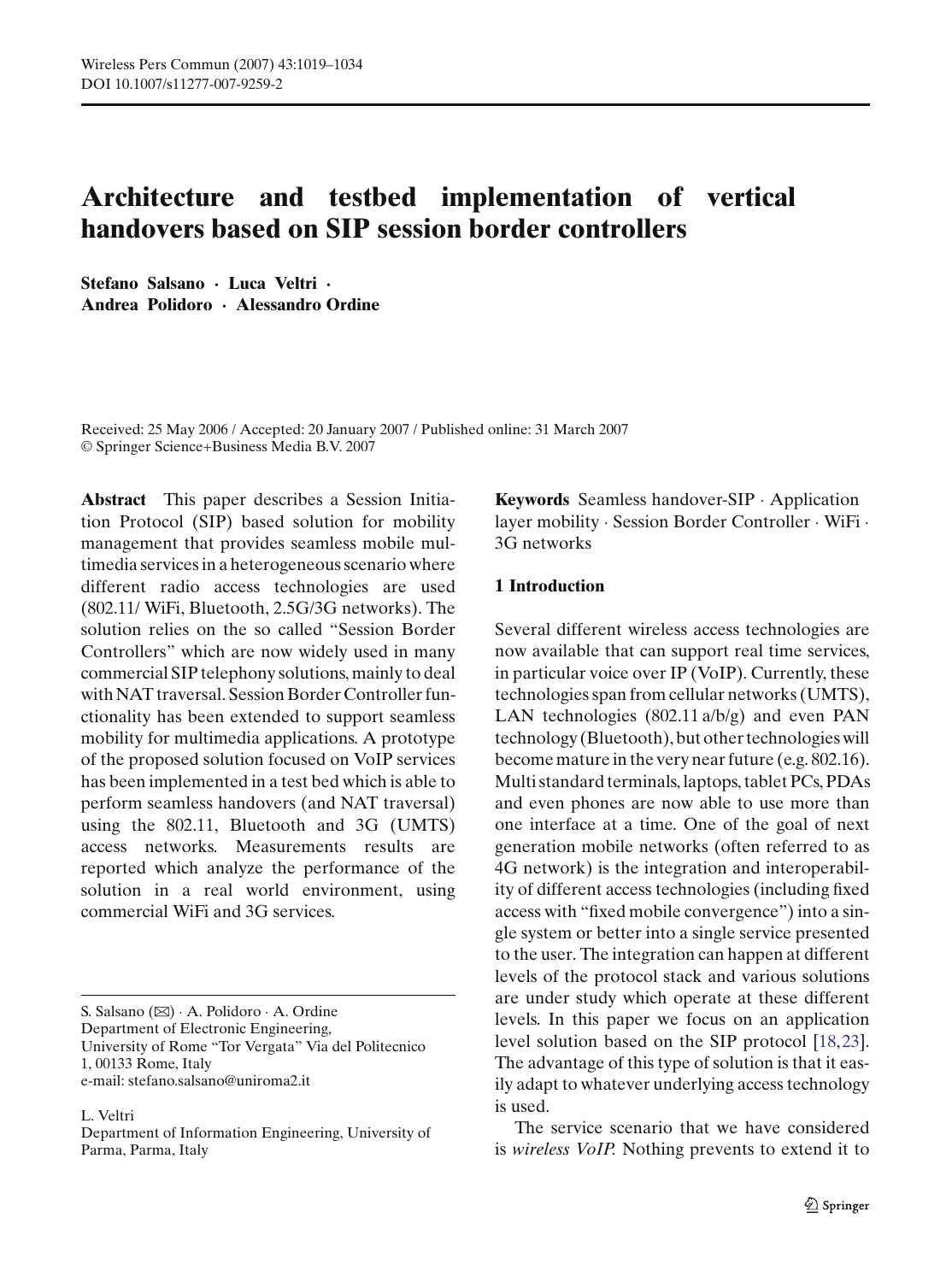wireless multimedia (e.g. for video communica $t$ ion) provided that the access network $(s)$  offer suitable capacity. Wireless VoIP service can be accessed over: (i) Local Area Networks (LAN) where voice communication are provided to a company over an enterprise wireless LAN (WLAN) or to people accessing public WLAN hot spots; (ii) Personal Area Networks (PAN) for example offering voice communication using Bluetooth technology in a domestic environment or in a small office; (iii) Wide Area Network (WAN) thanks to high data rate 2.5G/3G cellular technologies. The ability to use multiple networks in parallel gives the user a possibility to choose the most economical or the most performing access network at a given time, or conversely it gives the service provider the possibility to use the most suitable connection for each application. Therefore we face the requirement to support seamless mobility on multi-mode terminals, with the ability to place and receive calls over the most suitable wireless interface and to maintain VoIP sessions alive while handing off between the different access networks. As most of the wireless access networks are currently using private IP addresses and are connected through Network Address Translation (NAT) elements, the "NAT traversal" is one of the most critical issues to ubiquitously deploy VoIP services in the real world. The support of the "NAT traversal" combined with mobility and handover functionality is a very important requirement.

In this paper we describe a solution for this issue. The solution takes care of the "vertical mobility" of a user among different access networks/technologies, considering that for each different attached network the terminal will receive and use a different IP address. On the other hand, the movement of the user among base stations of the same technology/network (e.g. among different access points in the same WiFi campus, or among different 3G cells in the cellular network of an operator) is handled by specific mechanisms of the given access network and no IP re-configuration is required.

In our solution, we consider a Mobile Terminal (MT) with multiple network interfaces that can be active at the same time making it possible to realize a "soft handover". As an example Fig. [1](#page-0-0) illustrates the scenario of a handover between a WiFi and a 3G network (this scenario is a subset of what has



**Fig. 1** VoIP handoff scenario in a WiFi/3G interworking scenario

been also implemented in our testbed that will be described later on). The Session Initiation Protocol (SIP) will be used for both "traditional" VoIP signaling and for supporting terminal mobility. The solution integrates mechanisms to enable MTs to make and receive VoIP calls regardless if they are located inside a public or private IP network.

The paper is organized as follows. We introduce the main concepts of the proposed solution (Sect. [2\)](#page-0-0) and then discuss the details of the signaling procedures (Sect. [3\)](#page-3-0). Section IV describes our testbed and the achieved measurement results, while Sect. [5](#page-4-0) provides a report of existing work linked to our solution.

#### **2 Proposed solution**

The fundamental concepts of the proposed solution can be illustrated with the help of Fig. [2.](#page-0-0) MTs have access to different networks (in the figure, WiFi, Bluetooth and cellular 3G network), which can overlap their coverage areas. The MT has separate interfaces, each one dynamically receives its (private or public) IP address from the corresponding wireless network. TheMT logically contains the User Agent (UA, i.e. the SIP client) and a Mobility Management Client (MMC). The MT uses a Session Border Controller (SBC) [\[8\]](#page-14-1) to access VoIP services from IP access networks often based on a private IP addressing scheme and operating behind a NAT/FW box. The SBC contains a Mobility Management Server (MMS) which is the main entity controlling the user mobility. Thanks to the interaction between the MMC in the MT and the MMS in the SBC the device can move between IP subnets, allowing the UA to be reachable for incoming requests and to maintain VoIP sessions across subnet changes. The "CT" node shown in the picture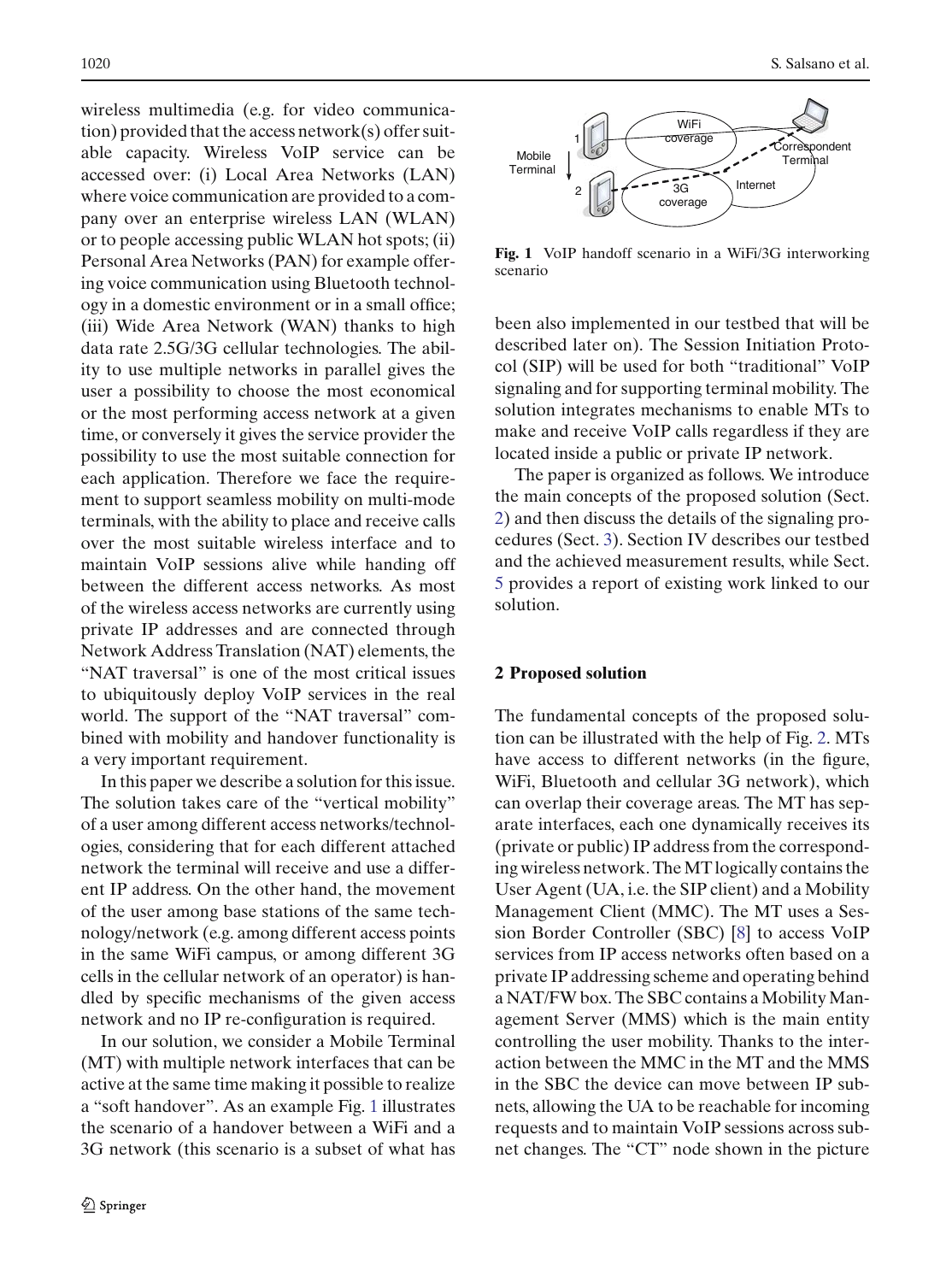#### **Fig. 2** Architecture



is the Correspondent Terminal that communicates with the MT. SIP Registrar functionality that are not directly related to handover/mobility management procedures can be performed by an external SIP Registrar, as shown in the figure. Obviously the MMS and SIP Registrar can be implemented in a single element if required.

## 2.1 From SIP SBCs to MMS

While a large part of the target terminals are using private IP addresses and are "hidden" behind a NAT, signaling protocols for VoIP, like SIP, do not "natively" support full NAT traversal. NAT traversal mechanisms are needed to allow terminals in "private" networks to be reached (i.e. "invited" to a phone call), and to allow the media streams to be setup between the caller and the called UAs, notwithstanding NAT boxes that could be placed at the borders between the private and the public network. IPv6 promises to overcome the NAT issues but wide spread diffusion of IPv6 is not foreseen in the short/medium term. Morever, in future IPv6 networks, the problem of address/port mapping may still be present due to some restrictions introduced for security reasons. A SIP SBC is a session-aware device that manages SIP calls at the border of an IP network. It is aware of both signalling and media flows. An SBC may have several functions, one of the more interesting is solving the problem of NAT/firewall traversal, dealing with different NAT and/or UA behaviors. In this

respect, an SBC provides NAT/firewall traversal without additional customer premise equipment, and without the replacement of existing firewalls and NATs. An SBC does not require any additional STUN/TURN node nor STUN/TURN protocol support [\[17](#page-14-2),[20\]](#page-14-3), neither at UA nor at SBC side. Besides NAT traversal, the SBC may have several function, we will only list two of them: (i) the SBC can provide media interworking function for different media-related functionalities such as: media transcoder, media encryption and protection against various media-based attacks; (ii) the SBC can provide signaling and media wiretapping system, which can be used to enforce requests for the lawful interception of communication sessions.

From the point of view of SIP signaling, an SBC can act as a SIP B2BUA (Back-to-Back UA) or as a special SIP proxy. In the former case, the SBC works as an intermediate node that breaks the signaling path between two UAs and interconnects them (e.g. setting up a call) by means of establishing separate end-to-end connections between itself and each remote UA. In the latter case the SBC does not break the signaling path between the two UAs; instead it relays signaling requests and responses between remote UAs and other proxies, operating all SBC-specific function extending the normal proxy behavior as defined by RFC 2361. In addition to what is defined in the SIP standard for the operation of a SIP proxy, the SBC will modify the description of media session contained in the SDP, and some other SIP header fields like for example the Contact header field. Despite this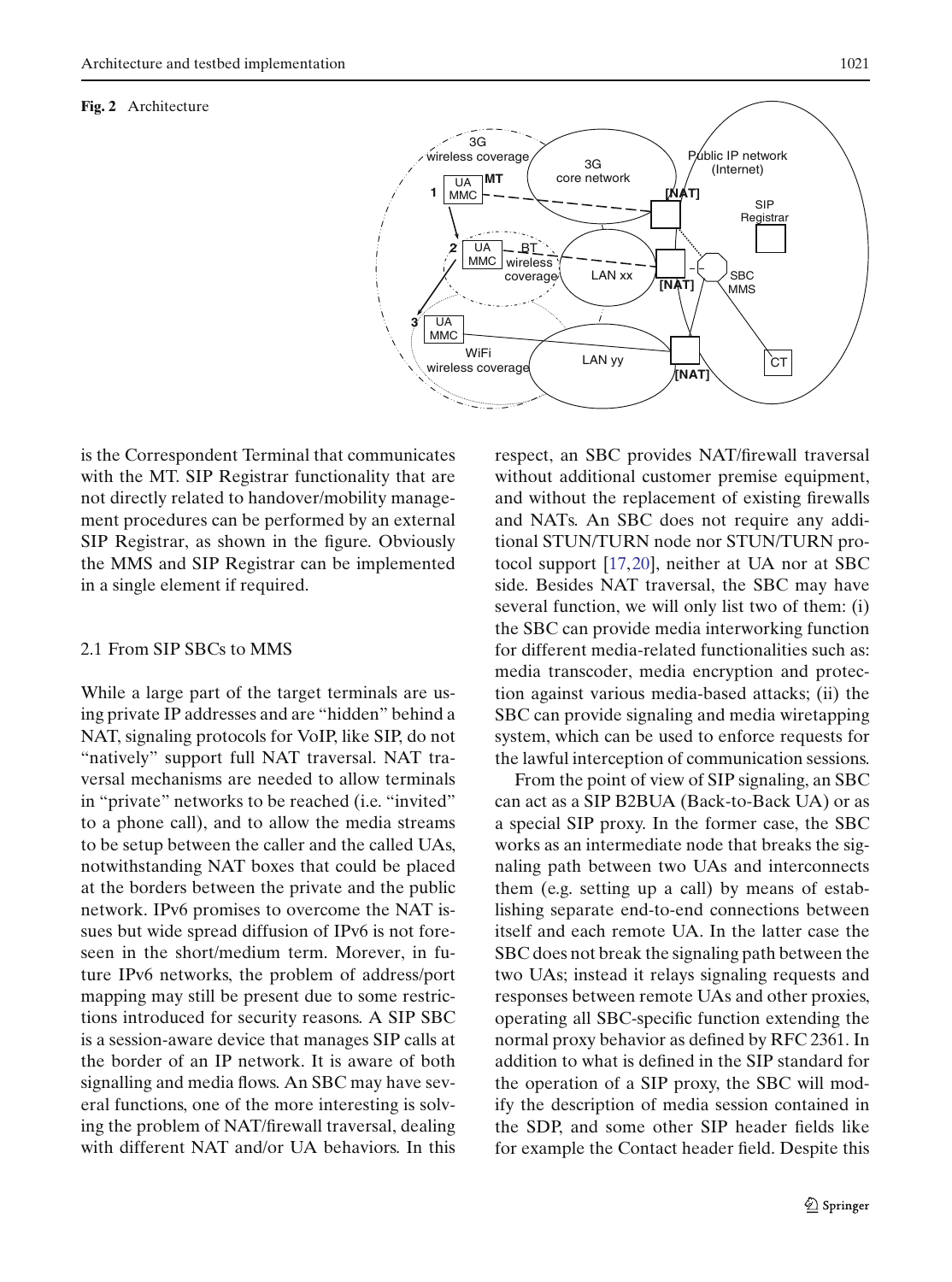extended behavior, obviously all outgoing signaling remains fully compliant with SIP standards. In our solution, we preferred to use a "proxy like" SBC as it is lighter and more "transparent" with respect to the SIP signaling among the endpoint UAs.

In order to manage the user mobility, we propose to add the MMS element into the SBC. The MMS is an "anchor point" for the media flows which are transmitted over the wireless access networks directed to (and coming from) theMT.When the MMC in the MT detects that a handover is needed, it will request the handover to the MMS (via a SIP message) over the "target" network. Then the MMS (in the SBC) will update its media proxy and will start transmitting and receiving the media over the target network (details are provided in the next section). Note that the entire handover procedure is handled by the MT and the SBC, letting the CT (and other SIP intermediate nodes) completely unaware of what is occurring. Instead, in the traditional SIP approach the CT is directly involved by the MT with a new "Re-INVITE" transaction. In such case, the CT is in charge of performing the handoff by establishing a new media flow using the IP address of the terminal in the "target" network. A first advantage of the SBC based handover with respect to CT-based handover is that the solution does not rely on the CT capability to perform the handover. Though the SIP standard requires that terminals are able to support Re-INVITE, compatibility issues may arise and it will be difficult to verify that the handover works with all possible SIP terminals. Moreover executing the handover with the CT could lead to high delays, for this reason various solutions have been proposed trying to overcome this problem by introducing intermediate entities as temporary anchor points (see  $[1,10]$  $[1,10]$  $[1,10]$ ). In our solution the anchor point is not temporary, but permanent. This permanent media relay in the path is not a very efficient solution, but in practice we witness several running services that are implemented in this way. It is also worth noting that the only other solution which allows to overcome a "symmetric NAT" is using TURN [\[17\]](#page-14-2), but this exactly requires a media proxy box that acts as permanent media relay (and it introduces greater setup and handover latency respect to a SBC-based solution). If we can assume

that a SBC is already in the path the introduction of a media relay is definitely not a shortcoming introduced by our solution. We are simply extending the SIP and media processing capability of the SBC in order to support the handover.

Note that the proposed solution can be applied exactly as described both in networks with private IP addresses and in networks with public IP addresses. In a scenario with private IP networks and in a mixed scenario (where the MT can roam among both networks with private IP addresses and networks with public IP addresses) the proposed solution is able to solve the NAT traversal issues together with the mobility management. If we consider a scenario where the terminal is only roaming among networks with public IP addresses, we loose one of the advantages of our solution (as no NAT traversal is needed). This scenario does not seem realistic in current networks. Anyway, our solution could also prove useful in this context, due to the other advantages listed above: the handover procedure does not rely on the remote terminal, the handover delay could be better controlled. Moreover for VoIP services offered by a public network operator, the need to provide "lawful interception" could imply that media flows are conveyed in any case through a media relay.

For the sake of simplicity, we only describe the solution considering a single centralized SBC. In real life, redundancies must be considered to achieve reliability (e.g. the SBC needs to be replicated). Likewise, the SBC functionality could need to be distributed for scalability reasons. A possible interesting approach is to split the signaling and media relay capability of the SBC (see for example [\[14](#page-14-6)]), which allows to deploy a set of media relay boxes that can be placed "close" to the MT. Replication mechanisms for reliability and distribution mechanisms for scalability are out of the scope of this paper.

## <span id="page-3-0"></span>2.2 The MMC in the MT

The MMC can be implemented as shown in Fig. [3](#page-3-0) as a separate entity running on the MT that masquerades all mobility and NAT traversal functionality by relaying both signaling and media flows. In this case the SIP User Agent sees the MMC as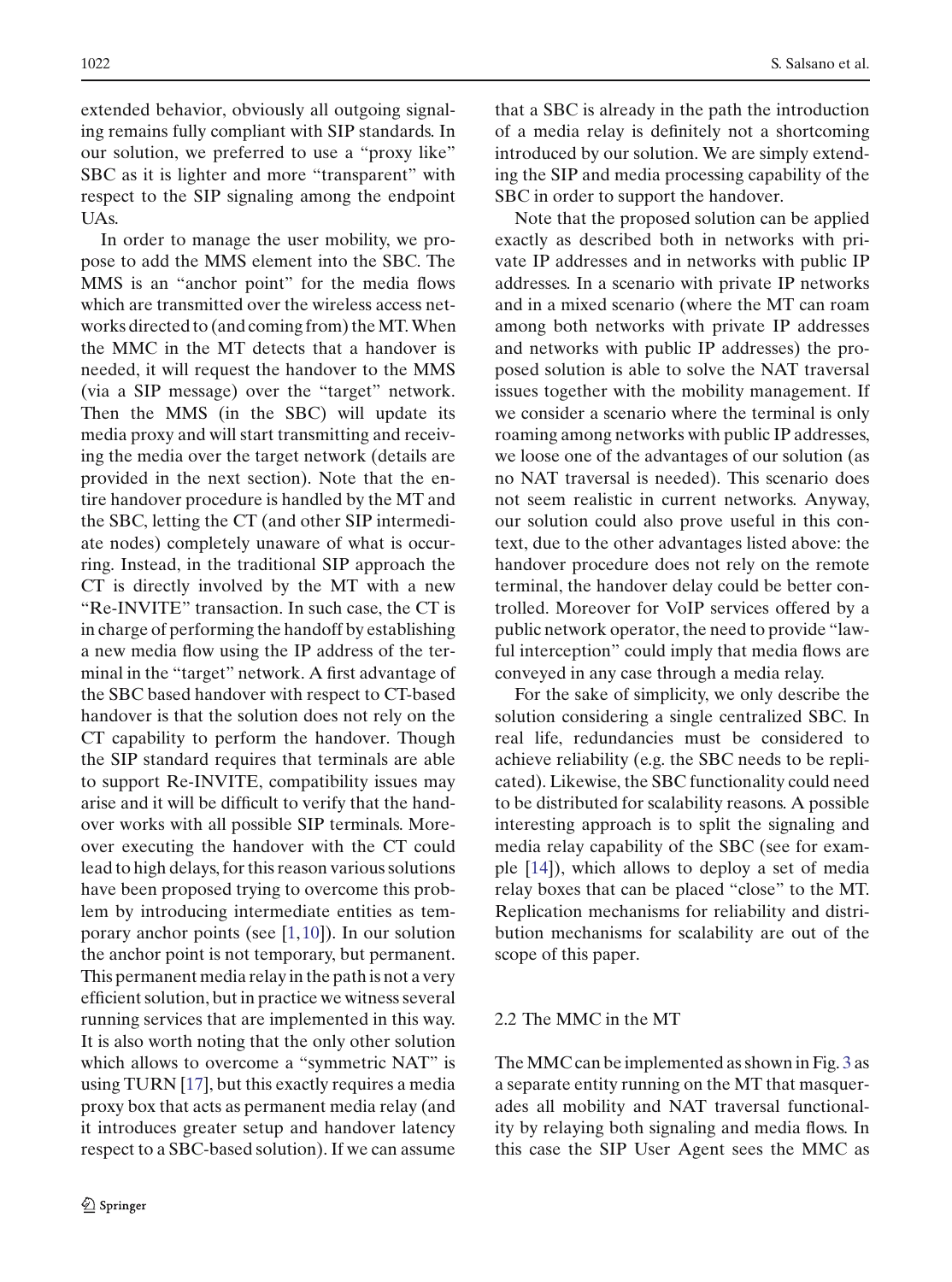

**Fig. 3** The MMC in the MT

default "outbound proxy" (which means that the UA will send all SIP message to the MMC) and it has no knowledge of the handovers. Existing SIP UAs can be easily supported/reused without any changes. A different solution would be to integrate the MMC functionality within the UA, which will likely imply a greater efficiency in the use of processing resource of the MT. The two solutions only differ in the internal implementation, while there is no difference in the external behavior of the procedures. In our test-bed we used the first solution (the one depicted in Fig. [3\)](#page-3-0) so that we can use any existing SIP User Agent.

In order to configure the IP addresses on the MT interfaces, existing mechanisms are used (e.g. PPP on the 3G interface, DHCP on WiFi LAN and Bluetooth PAN). When multiple interfaces are active, theMMC needs to select the preferred interface for sending/receiving the media flows (while the terminal is involved in a call) or for exchanging SIP signaling (both during calls and in idle state). The choice of the selected interface performed by MMC may depend on cost aspects and/or on QoS issues (signal strength, perceived packet loss and/or delay). The discussion of these criteria are out of the scope of this paper.

#### **3 Specification of the procedures**

As described in the previous section, the mobility management involves four main functional entities. On the MT sides there are the SIP UA and the MMC, while on the network side there are the SBC with the MMS and a SIP Registrar.

The SBC enhanced with the MMS is needed to manage MT handoffs between different access networks providing service continuity and NAT traversal. The SBC is able to process both SIP protocol header fields and Session Description Protocol (SDP) [\[12](#page-14-7)] bodies in order to force itself as relay for the media packets.

In the SIP architecture, the SIP Registrar records the current location(s) of the user. An SBC coupled with an external backend SIP Registrar introduces a two levels user location mechanism, where the SIP user address (called "Address of Record" or AoR) is mapped by the Registrar server to a new user Uniform Resource Locator (URL) referring to the SBC and then the SBC maps this new URL to the actual address of the user's UA. The presence of a backend Registrar server can let the overall architecture be more flexible and compatible with other server-based services, leaving the complete control of such services (e.g. AoR resolution or Call Processing Language (CPL)-based services) to the backend Registrar/Proxy. Following this approach, in our proposal the mobility of the terminal amongst different access networks is controlled by the MMS/SBC, while the external SIP Registrar simply points to the MMS/SBC of each registered user (this means that the user's AoR is simply mapped to a user-specific URL pointing to the MMS/SBC). The SBC/MMS will take care of NAT traversal, so that the MT can be reached by SIP signaling and can send/receive media flows even beyond a NAT. As for SIP signaling, the MMC in the MT and the MMS in the SBC implement the SIP extension described in [\[19\]](#page-14-8) which allows the MMC to receive SIP responses on the same port where it sent corresponding SIP requests. A "keep-in-touch" mechanism is needed to keep the pinhole in the NAT open. Various techniques can be used [\[18](#page-14-0)] such as dummy UDP packets (from the MMC to the MMS or vice-versa), mal-formed SIP messages, well-formed SIP messages. We use periodic SIP register messages from MMC to MMS. The "keep-in-touch" packets are sent every 30 s, so they use a very limited amount of resources.

<span id="page-4-0"></span>3.1 Location Update Registration: initial and "off-call" mobility management

The Location Update Registration is the basic mobility procedure that allows a MT to notify the MMS about its "position" (or better its IP address)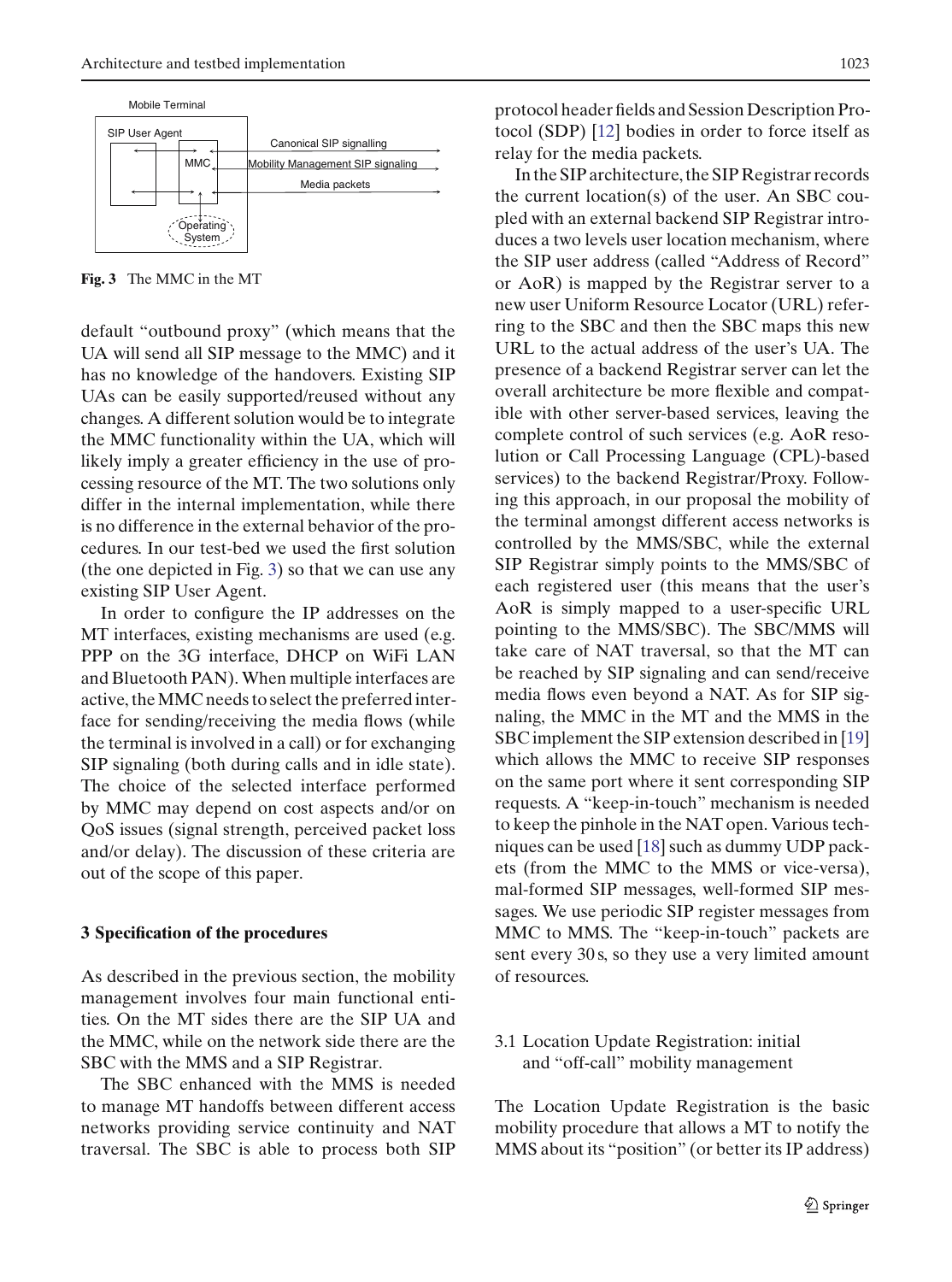and select the currently preferred interface for sending/receiving SIP signaling and media flows. The sequence diagram of this procedure is shown in Fig. [4.](#page-4-0)A. The MMC in the MT sends a Registration Request to the MMS over the "selected" interface. When the 200 OK is received, the "keepin-touch" mechanism is activated on that interface (and deactivated on the previous interface if needed). This procedure is activated at the start up of the MT (or when the MT first enters in a coverage area), or whenever the MT wants to change the selected interface if it is under coverage of more than one network. We can refer to this procedure as "off-call" mobility management because we assume that terminal is not engaged in a call. If the terminal is engaged in a call, the handover procedure will be executed (see later on).

As result of the Location Update Registration procedure, the SBC/MMS becomes aware of the current position of the MT, and can correctly route any new request or response messages addressed to the mobile UA. A key aspect concerning this procedure and its usage is the UA identification and addressing. In general a user may have more that one UA active, each one attached to a network with its own IP address (and SIP port). When sending a request or receiving a response, SIP usually identifies the users through the URLs present within the From and To header fields and through the request URI, while the actual address of the UA is normally present in the Via and Contact header fields. Unfortunately, neither the user URL nor the UA address can be used for UA identification since the former is not bound to a specific UA (more user's UAs can be present) while the latter changes each time the UA moves from one network to another and, in presence of NATs, it is not unique due to the normal reuse of private addresses. For this reason a proper UA identification mechanism would be needed, but current SIP standard does not provide such mechanism. Several solutions are possible and a detailed analysis of this issue cannot be included in this paper for space constraints. We used an identifier that the MMC inserts in the Contact and in the Via header fields, and it is denoted as Terminal-ID in the SIP messages shown in Fig. [5.](#page-4-0) The details of the solution have used in the testbed can be found in [\[11](#page-14-9)], which reports the complete SIP messages related to the various procedures.

## 3.2 User Registration

This procedure consists in the UA registration with its own SIP Registrar server (the backend SIP registrar). The sequence diagram of this procedure is described in Fig. [4B](#page-4-0). As any other SIP message, when the UA sends its own registration request to the SIP Registrar, the message is sent by the UA to the MMC which is seen as outbound proxy. The MMC forwards it to the MMS. Acting on behalf of the MT, the MMS will forward the registration to the SIP Registrar, which will update the contact address associated with the user's AoR (that is the public user identifier). When forwarding the Register message, the MMS/SBC modifies the Contact header in such a way it becomes the new "contact" for the user. This is required in order to force the routing through the SBC/MMS of all further requests addressed to the user. Such mangling of the contact URL should be unique and reversible. It can be done in several ways, using either a stateless approach (e.g. by mapping the previous URL, opportunely stuffed, within the new URL) or a stateful one (e.g. by using a local mapping table). We have chosen a stateless approach. In message M5 of Fig. [5](#page-4-0) there is an example of the rewritten contact (further details can be found in [\[11](#page-14-9)]). From now on, only the MMS will keep track of the MT movements, while the SIP Registrar will just believe that the MT location is the IP address of the SBC.

#### <span id="page-5-0"></span>3.3 Session establishment

The session establishment procedure consists in a standard SIP session setup procedure. All session establishment messages for MT are handled by the SBC. Before relaying an INVITE request sent by the caller and the corresponding 200 OK response sent by the callee the SBC modifies the corresponding SDP bodies in order to act as RTP proxy for media flows in both directions. This is needed to correctly handle NAT traversal in the path towards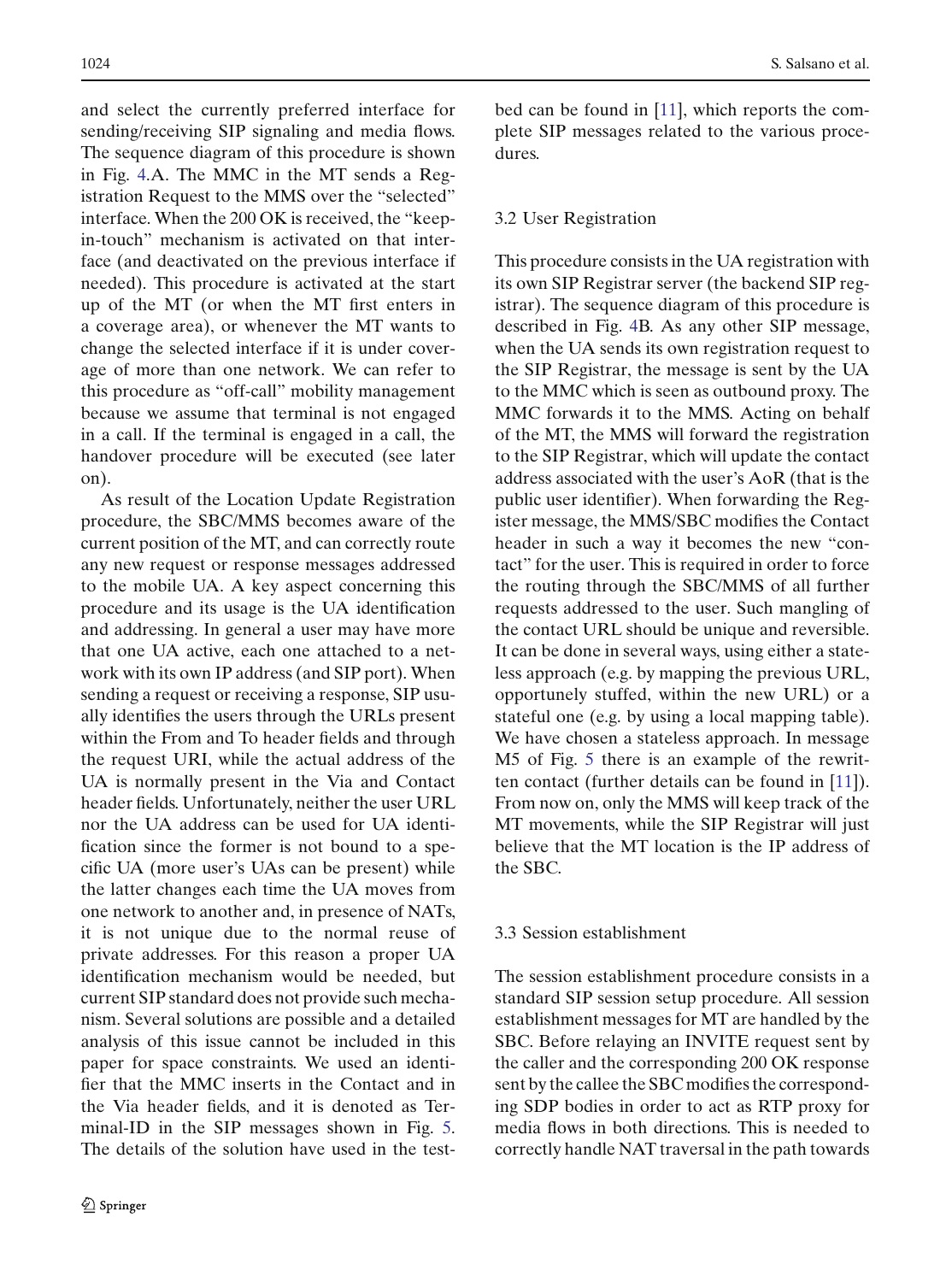

**Fig. 4** Signaling procedures

the MT, and it is done by exploiting the symmetric RTP approach as in a typical SBC implementation.

Once the session is established, the media packets start to flow over the selected wireless interface. In principle, there is no need to send anything on the unselected active interfaces, that should be used only when an "on-call" mobility procedure occurs. On the other hand our practical experience suggested that starting sending the packets on the 3G interface introduces an initial delay that can be quite large and can cause noticeable disruption in the voice communication during the handoff. Therefore we introduce a "keep-alive" mechanism between MMC and MMS during the call phase: the MMC sends dummy UDP packets to theMMS over the unselected wireless interfaces.

The MMS will take care of discarding the received keep-alive packets so that they are not forwarded to the CT.

# 3.4 On-call mobility: the handover procedure

The on-call mobility management procedure takes place when the UA identifies the need for handoff during an ongoing VoIP session. In our proposal, all the handover signaling messages can be exchanged on the target network (this approach is commonly referred to as "forward" handover). Therefore the handover can be performed even if the communication on the old network is interrupted abruptly. The handover procedure is MT initiated. The MMC in the terminal sends an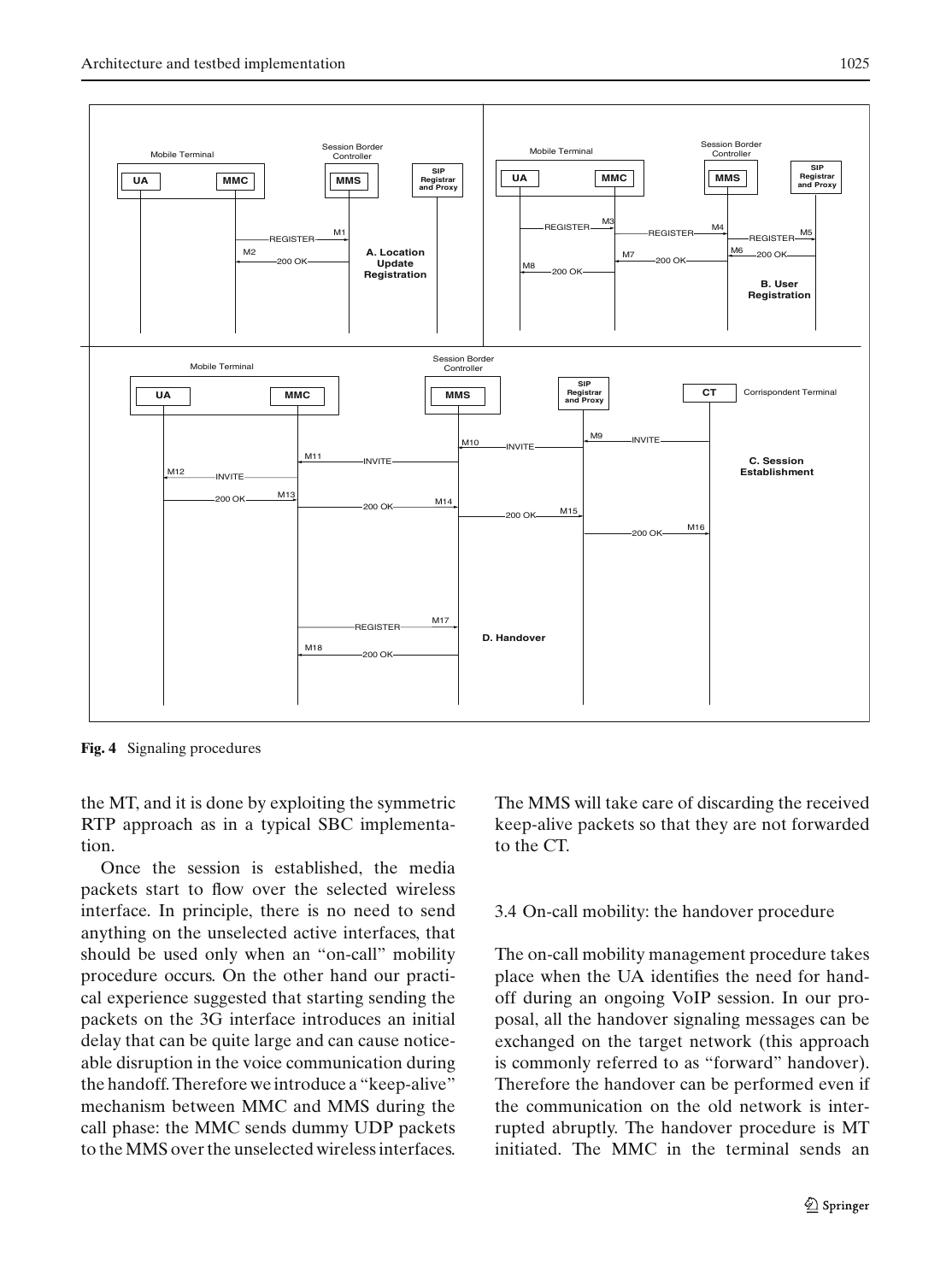| Message 1: MMC to MMS                                         | Message 2: MMS to MMC                                                            | Message 3: UA to MMC                                          |
|---------------------------------------------------------------|----------------------------------------------------------------------------------|---------------------------------------------------------------|
|                                                               |                                                                                  |                                                               |
| REGISTER sip: MMS IP SIP/2.0                                  | SIP/2.0 200 OK                                                                   | REGISTER sip:domain.net SIP/2.0                               |
| Via: SIP/2.0/UDP Terminal ID; branch=z9h                      | Via: SIP/2.0/UDP Terminal ID;branch=z9h;                                         | Via: SIP/2.0/UDP MMC IP;rport;branch=z9h                      |
| To: <user id=""></user>                                       | received=IP NAT                                                                  | From: <sip:user@domain.net>;taq=25</sip:user@domain.net>      |
| From: < User_ID >;tag=dba                                     | To: <user id=""></user>                                                          | To: <sip:user@domain.net></sip:user@domain.net>               |
| Call-ID: 7bb@002                                              | From: < User_ID >;tag=dba                                                        | Contact: <sip:user id@mmc="" ip=""></sip:user>                |
|                                                               |                                                                                  |                                                               |
| CSeq: 1 REGISTER                                              | Call-ID: 7bb@002                                                                 | Call-ID: FDA@domain                                           |
| Contact: <sip: terminal_id=""></sip:>                         | CSeq: 1 REGISTER                                                                 | CSeq:1 REGISTER                                               |
|                                                               |                                                                                  |                                                               |
| <b>Message 4: MMC to MMS</b>                                  | <b>Message 5: MMS to Registrar</b>                                               | Message 6: Registrar to MMS                                   |
|                                                               |                                                                                  |                                                               |
| REGISTER sip:domain.net SIP/2.0                               | REGISTER sip:Req IP SIP/2.0                                                      | SIP/2.0 200 OK                                                |
| Via: SIP/2.0/UDP Terminal_ID;branch=z9h;                      | Via: SIP/2.0/UDP MMS_IP;branch=z9h                                               | Via: SIP/2.0/UDP MMS_IP;branch=z9h                            |
| Via: SIP/2.0/UDP MMC_IP;rport;branch=z9h                      | Via: SIP/2.0/UDP Terminal ID;branch=z9h;                                         | Via: SIP/2.0/UDP Terminal ID;branch=z9h;                      |
| From: <sip:user@domain.net>;tag=25</sip:user@domain.net>      | Via: SIP/2.0/UDP MMC_IP;rport;branch=z9h                                         | Via: SIP/2.0/UDP MMC_IP;rport;branch=z9h                      |
| To: <sip:user@domain.net></sip:user@domain.net>               | Route: <sip: ip;lr="" reg=""></sip:>                                             | From: <sip:user id@reg="" ip="">;tag=157</sip:user>           |
| Contact: <sip: terminal_id=""></sip:>                         | From: <sip:user_id@reg_ip>;tag=157</sip:user_id@reg_ip>                          | To: <sip:user id@reg_ip=""></sip:user>                        |
| Call-ID: FDA@domain                                           | To: <sip:user_id@reg_ip></sip:user_id@reg_ip>                                    | Call-ID: FDA@domain                                           |
|                                                               |                                                                                  |                                                               |
| CSeq: 1 REGISTER                                              | Call-ID: FDA@domain                                                              | CSeq: 1 REGISTER                                              |
|                                                               | CSeq: 1 REGISTER                                                                 |                                                               |
|                                                               | Contact: <sip: id-terminal="" id@mms="" ip="" mms=""></sip:>                     |                                                               |
|                                                               |                                                                                  |                                                               |
| Message 7: MMS to MMC                                         | Message 8: MMC to UA                                                             | Message 9: CT to Proxy                                        |
|                                                               |                                                                                  |                                                               |
| SIP/2.0 200 OK                                                | SIP/2.0 200 OK                                                                   | INVITE sip:/MT_Terminal_ID@MMS_IP SIP/2.0                     |
| Via: SIP/2.0/UDP Terminal_ID;branch=z9h;                      | Via: SIP/2.0/UDP MMC_IP;rport;branch=z9h                                         | Via: SIP/2.0/UDP CT_IP; branch=z9h                            |
| Via: SIP/2.0/UDP MMC_IP;rport;branch=z9h                      | From: <sip:user@domain.net>;tag=25</sip:user@domain.net>                         | From: <sip:ctuser@domain.net>;taq=871</sip:ctuser@domain.net> |
| From: <sip:user@domain.net>;tag= 25</sip:user@domain.net>     | To: <sip:user@domain.net></sip:user@domain.net>                                  | To: <sip:mtuser@domain.net></sip:mtuser@domain.net>           |
| To: <sip:user@domain.net></sip:user@domain.net>               | FDA@domain                                                                       | Call-ID: F16@192                                              |
| Call-ID: FDA@domain                                           | CSeq:1 REGISTER                                                                  | CSeq: 1 INVITE                                                |
| CSeq: 1 REGISTER                                              |                                                                                  | Contact: <sip:ct_contact></sip:ct_contact>                    |
|                                                               |                                                                                  | Content-Length: 214                                           |
| Message 10: Proxy to MMS                                      | Message 11: MMS to MMC                                                           | Message 12: MMC to UA                                         |
|                                                               |                                                                                  |                                                               |
| INVITE sip:/ MMS_ID-MT_Terminal_ID@MMS_IP                     | INVITE sip:/ MT_Terminal_ID@ SIP/2.0                                             | INVITE sip:/ MT_Terminal_ID SIP/2.0                           |
|                                                               |                                                                                  | Via: SIP/2.0/UDP MT Terminal ID;branch=z9h                    |
| SIP/2.0                                                       | Via: SIP/2.0/UDP MMS IP;branch=z9h                                               |                                                               |
| Via: SIP/2.0/UDP Proxy IP;branch=z9h                          | Via: SIP/2.0/UDP Proxy_IP;branch=z9h                                             | Via: SIP/2.0/UDP MMS_IP;branch=z9h                            |
| Via: SIP/2.0/UDP CT IP                                        | Via: SIP/2.0/UDP CT IP                                                           | Via: SIP/2.0/UDP Proxy_IP;branch=z9h                          |
| From: <sip:ctuser@domain.net>;tag=871</sip:ctuser@domain.net> | From: <sip:ctuser@domain.net>;tag=871</sip:ctuser@domain.net>                    | Via: SIP/2.0/UDP CT_IP                                        |
| To: <sip:mtuser@domain.net></sip:mtuser@domain.net>           | To: <sip:mtuser@domain.net></sip:mtuser@domain.net>                              | From: <sip:ctuser@domain.net>;tag=871</sip:ctuser@domain.net> |
| Call-ID: F16@192                                              | Record-Route: <sip:mms ip:ir=""></sip:mms>                                       | To: <sip:mtuser@domain.net></sip:mtuser@domain.net>           |
| CSeq: 1 INVITE                                                | Call-ID: F16@192                                                                 | Call-ID: F16@192                                              |
| Contact: <sip:ct_contact></sip:ct_contact>                    | CSeq: 1 INVITE                                                                   | CSeq: 1 INVITE                                                |
| Content-Length: 214                                           |                                                                                  | Contact: <sip: at-<="" mms_id-="" td="" ~ct_id=""></sip:>     |
|                                                               | Contact: <sip: at-<br="" mms_id-="" ~ct_id="">MMS IP/PORT-5070@MMS IP&gt;</sip:> | MMS IP/PORT-5070@MMS IP>                                      |
|                                                               |                                                                                  |                                                               |
| Message 13: UA to MMC                                         | Content-Length: 214<br>Message 14: MMC to MMS                                    | Content-Length: 214<br>Message 15: MMS to Proxy               |
|                                                               |                                                                                  |                                                               |
| SIP/2.0 200 OK                                                | SIP/2.0 200 OK                                                                   | SIP/2.0 200 OK                                                |
| Via: SIP/2.0/UDP MT_Terminal_ID;branch=z9h                    | Via: SIP/2.0/UDP MMS_IP;branch=z9h                                               | Via: SIP/2.0/UDP Proxy_IP;branch=z9h                          |
|                                                               |                                                                                  |                                                               |
| Via: SIP/2.0/UDP MMS_IP;branch=z9h                            | Via: SIP/2.0/UDP Proxy_IP;branch=z9h                                             | Via: SIP/2.0/UDP CT_IP                                        |
| Via: SIP/2.0/UDP Proxy_IP;branch=z9h                          | Via: SIP/2.0/UDP CT IP                                                           | From: <sip:ctuser@domain.net>;taq=871</sip:ctuser@domain.net> |
| Via: SIP/2.0/UDP CT IP                                        | From: <sip:ctuser@domain.net>;taq=871</sip:ctuser@domain.net>                    | To: <sip:mtuser@domain.net></sip:mtuser@domain.net>           |
| From: <sip:ctuser@domain.net>;taq=871</sip:ctuser@domain.net> | To: <sip:mtuser@domain.net></sip:mtuser@domain.net>                              | Call-ID: F16@192                                              |
| To: <sip:mtuser@domain.net></sip:mtuser@domain.net>           | Call-ID: F16@192                                                                 | CSeq: 1 INVITE                                                |
| Call-ID: F16@192                                              | CSeq: 1 INVITE                                                                   | Contact: < sip:MT_User_ID@MMC_IP >                            |
| CSeq: 1 INVITE                                                | Contact: < sip:MT User ID@MMC IP >                                               |                                                               |
| Contact: < sip:MT_User_ID@MMC_IP >                            |                                                                                  |                                                               |
|                                                               |                                                                                  |                                                               |
| Message 16: Proxy to CT                                       | Message 17: MMC to MMS                                                           | Message 18: MMS to MMC                                        |
|                                                               |                                                                                  |                                                               |
| SIP/2.0 200 OK                                                | REGISTER sip: MMS IP SIP/2.0                                                     | SIP/2.0 200 OK                                                |
| Via: SIP/2.0/UDP CT_IP; branch=z9h                            | Via: SIP/2.0/UDP Terminal_ID; branch=z9h                                         | Via: SIP/2.0/UDP Terminal_ID;branch=z9h;                      |
| From: <sip:ctuser@domain.net>;taq=871</sip:ctuser@domain.net> | To: < User ID>                                                                   | received=IP NAT                                               |
| To: <sip:mtuser@domain.net></sip:mtuser@domain.net>           | From: < User ID >;taq=dba                                                        | To: < User ID>                                                |
| Call-ID: F16@192                                              | Call-ID: 7bb@002                                                                 | From: < User_ID >;tag=dba                                     |
| CSeq: 1 INVITE                                                | CSeq: 1 REGISTER                                                                 | Call-ID: 7bb@002                                              |
| Contact: < sip:MT_User_ID@MMC_IP >                            | Contact: <sip: id="" terminal=""></sip:>                                         | CSeq: 1 REGISTER                                              |
|                                                               | HO_Call_Id:F16@192                                                               |                                                               |

**Fig. 5** SIP messages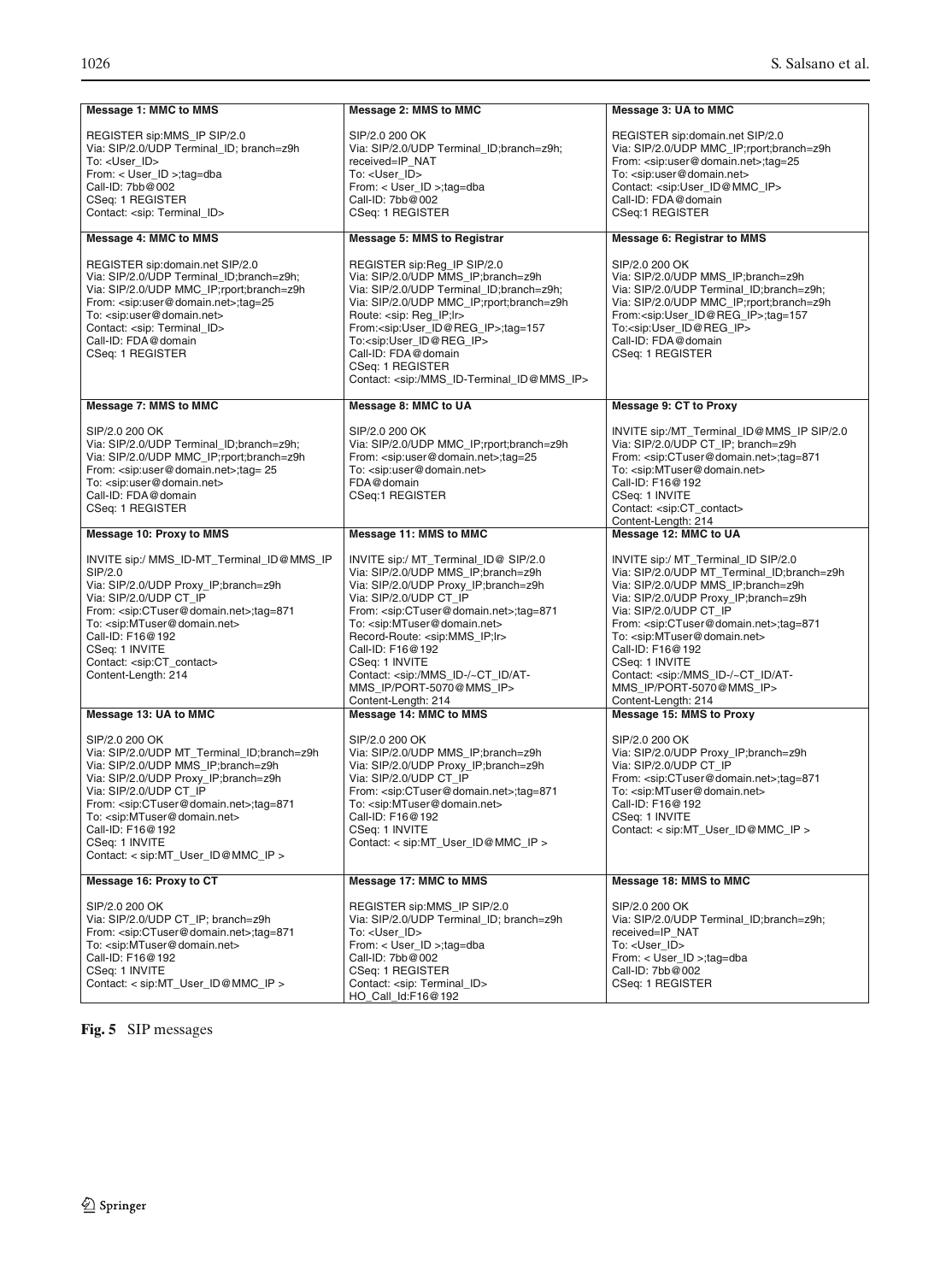"handover" Register message over the target network interface addressed to the MMS in the SBC. Differently from a Location Update Register request, the handover Register request contains in the message body the reference to the active session to which the handover is referred.

At the same time, the MT starts duplicating the outgoing media packets on both interfaces (unless the old interface has gone down). As soon as the MMS in the SBC receives the Register message, it will start accepting packets coming from the new interface and discarding the ones coming from the old interface for the media flows corresponding to the call ID contained in a specific header in the handover Register message. Then it will send back the SIP 200 OK message to the MMC and start sending the media packets directed to theMT using the new interface. Thanks to the fact that the terminal has already started sending the packets on the new interface, the duration of the handover is minimized.

The most critical issue is that the "handover" Register message could be lost for any reason, delaying the handoff procedure. The standard SIP procedure foresees that the client performs a set of retransmission of the Register if the 200 OK is not received back. The SIP standard suggests a default value of the retransmission timeout equal to 500 ms, that is doubled on each retransmission. However this is not compatible with a reasonable performance of the handover in case of the loss of the Register message. Therefore we mandate that for the "handover" Register message a different duration of the retransmission timer is used. Register messages are sent with a fixed interval of 200 ms until the 200 OK is received or a transaction timeout occurs. The transaction timeout is set to 3 s corresponding to a maximum of 15 retransmissions. On the terminal side, the MMC will stop duplicating the packets on both interfaces as soon as the 200 OK is received or the first media packet is received on the new interface. Note that if the media packet is received, but no 200 OK message, the MMC will still continue sending the Register message until the Register transaction expires.

The criteria for taking the handover decision can be based on:

- the quality of the received signal (power, S/N ratio)
- on IP level measurements of the QoS in the path between the MT and the SBC over the different wireless networks (packet loss, jitter)
- on the cost of the connections.

The analysis of these criteria is out of the scope of this paper.

# 3.5 Comparison with canonical SIP based mobility

In classical SIP based mobility, when theMT moves to a new access network changing its IP address during a call it re-invites the remote CT in order to re-establish a new media streams (the handover is handled by the remote CT). Then the MT has to register the new address to the SIP registrar. Instead, in the proposed solution the two functions are tied in just one registration procedure between the MT and the SBC, while the corresponding terminal is let completely unaware of the MT movement. This increases the handover performances, increases the compatibility with legacy remote terminals that might not handle correctly the re-invitation procedure, guarantees a better privacy (since the position and movement of the MT are hidden by the SBC).

#### <span id="page-8-0"></span>**4 Implementation and measurements**

We have implemented the proposed solution and realized a testbed across our University campus network (both over WiFi and Bluetooth), a WiFi network connected to an operator's network (Telecom Italia) via ADSL and two different 3G networks (Vodafone and TIM). The testbed layout is shown in Fig. [6.](#page-8-0) The MTs has been implemented using laptops with Windows XP SP-2 (this version of XP is only required for Bluetooth), the SBC and the SIP Registrar are implemented on a standard PC (both Windows XP and Linux can be used). MMC and MMS have been implemented in Java using (and modifying) the open source MjSip Java SIP stack [\[15\]](#page-14-10). As SIP User Agent we used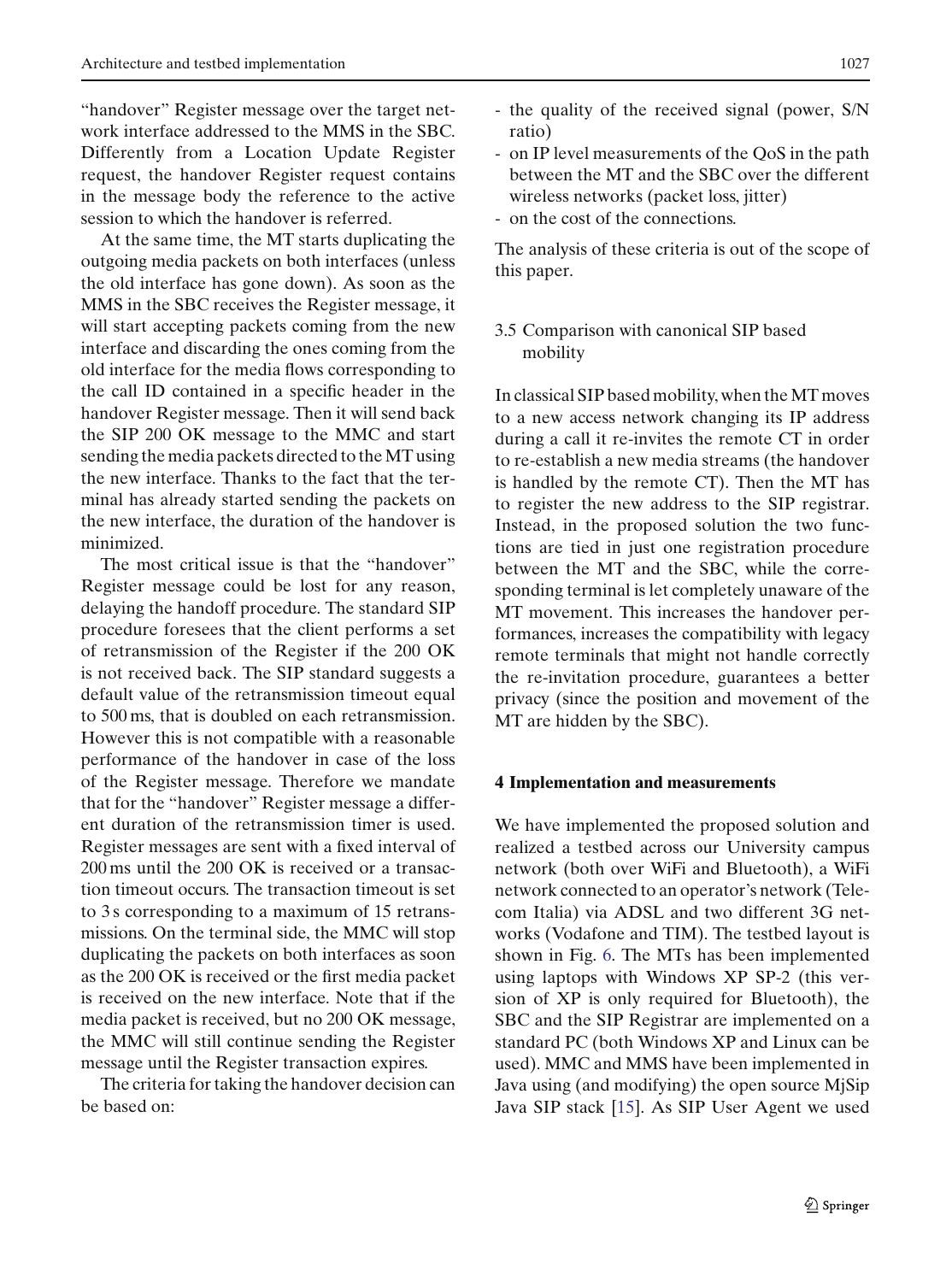

**Fig. 6** Testbed layout

the Xlite software client [\[24](#page-15-1)].Thelaptopis equipped with an internal WiFi card, with a PCMCIA card for 3G access, and a BT dongle compatible with XP SP-2. As WiFi access network we used both an our own Access Point connected to the Campus Fixed Lan, and a WiFi network in our labs which is connected to Telecom Italia backbone. As 3G network we used the Vodafone network and the TIM network. As Bluetooth access network we used a Linux host with a Bluetooth dongle and the open source "BlueZ" Bluetooth stack [\[3\]](#page-14-11). The Linux host is configured to bridge the Bluetooth PAN with the fixed Ethernet LAN, so that a client host connecting to the PAN simply gets an IP address valid on the fixed Ethernet LAN.

The SBC and SIP Registrar were located in our campus LAN and given a public IP address. As Correspondent Terminals we experimented both a PC in our campus LAN and a PC using an ADSL access.

In the Mobile Terminal, the MMC interacts with the operating system by checking the status of the interfaces with the "ipconfig" command. The MMC offers a simple Graphical User Interface which shows the currently active interfaces and allows to control the handover by choosing the "selected" interface.

No handover decision criteria are implemented in the described testbed. The handover decision is manually provided through the Graphical User Interface of the MMC.

On the testbed we first assessed the performance of the different access networks (in particular the 3G cellular networks) in the support of VoIP application (Sect. [4.1\)](#page-9-0) and then the performance of the proposed handover procedure (Sect. [4.2\)](#page-10-0). We performed some subjective measurements of the perceived VoIP quality during the HO procedure and we found that the voice impairments are due to the different networks delays experimented by the WLAN (or Bluetooth) and the 3G networks (as shown later in Fig. [8\)](#page-10-0), while no impairment is perceived making the handover among two networks with the same delay. We are currently working on objective evaluation of voice quality using an approach [\[6](#page-14-12)] based upon a reduction of the ITU-T's E-Model [\[13](#page-14-13)] to transport level measurable quantities

## <span id="page-9-0"></span>4.1 Evaluation of access network performance

In order to evaluate the performance of different access networks, we have developed a tool named "Throcalc" which is able to evaluate packet loss, Round trip time (RTT) and one-way delay jitter with powerful NAT traversal capability. The tool is composed of a client side which runs on a PC (both Windows and Linux OSs are supported) which can be equipped with any network interface and a server side which we run on a PC with public IP address on our university campus network (e.g. on the same host where the SBC/MMS is located). Therefore we are able to evaluate the performance of the "uplink" (from MT to SBC/MMS) and "downlink" (from SBC/MMS to MT) channels over the different wireless network. Note that the performance that we will consider is not only related to the wireless part of the path. For example when evaluating the performance of a 3G network, we include the fixed part of the radio access network, the IP backbone of the 3G operator, the Internet path from the 3G operator up to our campus network and finally the path from the campus network border router up to the SBC/MMS. Anyway this is exactly the path that will be crossed by voice packets that cross the SBC/MMS.

A more detailed report of the measurement campaign can be found in [\[11\]](#page-14-9), we only present here the main results. We measured a very good (i.e. low) loss rate using all the different access network. Table [1](#page-8-0) reports a sample of our loss measurements over the different access network. On the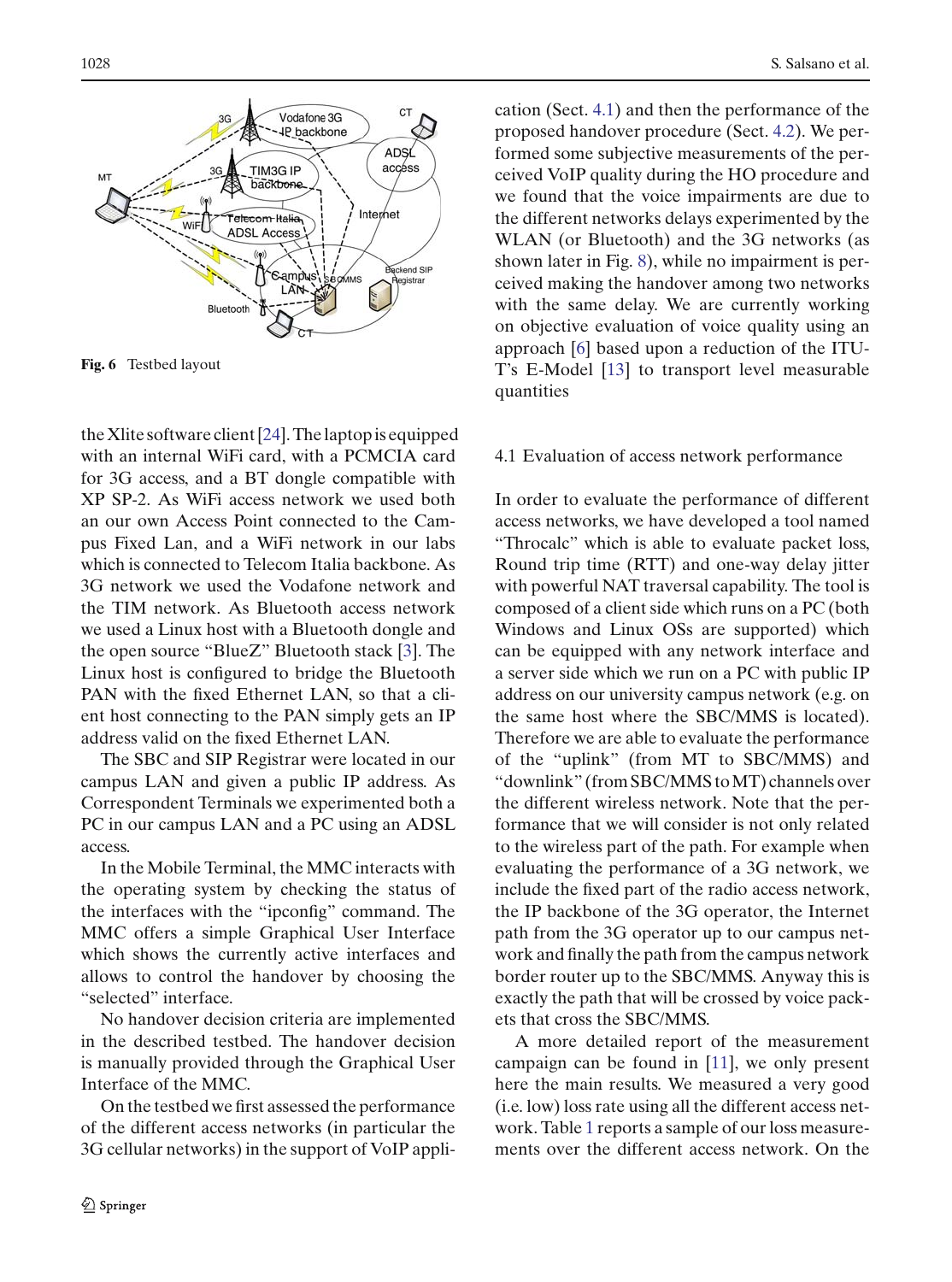**Table 1** Packet loss ratio of the different network access

|                           | <b>BlueTooth</b> | WiFi     | 3G net 1 | 3G net 2 |
|---------------------------|------------------|----------|----------|----------|
| Average packet loss ratio | $0.11\%$         | $0.06\%$ | $0.79\%$ | $0.24\%$ |
| Maximum packet loss ratio | $0.13\%$         | $0.13\%$ | 2.89%    | $0.29\%$ |

other hand the RTT was not good when using both the 3G networks that we have tested (we recall that the measurements are related to the whole path from MT to SBC, which does not only include portions of 3G network, although we believe that the loss and delays are mainly related to the 3G portion of the path). Fig. [7](#page-9-0) shows the cumulative distribution of RTT for the different access networks. Each distribution is evaluated with five different tests of duration 60 s repeated with 15 min interval during a working hour (e.g. 11 am). The average RTT is in the order of 400 and 800 ms for the two networks and even worse is the 95% percentile which is in the order of 600 and 1,000 ms, resulting in a degradation of voice experience.

#### <span id="page-10-0"></span>4.2 Evaluation of handover performance

We analyzed the performance of the handover by capturing the media and signaling packets on the MT and on the SBC, using the Ethereal passive measurement tool [\[7\]](#page-14-14). We did not consider the path between the SBC and the Correspondent Terminal, as it does not impact the performance of the handover. The GSM codec at 13 kb/s was used. We have recorded the departure and arrival times of voice packets at the MT and at the SBC. We analyzed both the uplink flow (MT→SBC) and the downlink flow (SBC $\rightarrow$ MT) and we considered the handovers from WiFi to 3G and vice-versa (in total we have 4 scenarios).

Looking at the 4 graphs in Fig. [8,](#page-10-0) in the *x*-axis we put the departure time of packets from the originating interface, while in the *y*-axis we put the arrival time of the packets at the destination interface. As the clocks are not synchronized, the time is relative to the first sent or received packet on the interface and we are not able to measure the absolute "one-way delay". This is not a problem, as we are interested in the differential delay among arrived packets. For the different scenarios we will discuss: (1) the impact of the difference in the oneway delay between the WiFi and the 3G network during the handover; (2) the handover completion time, i.e. the time elapsed from when the MMC starts the handover procedure and when the procedure is completed and the voice in both directions is flowing on the target interface.

Let use define as  $U_{\text{up}}$  and  $U_{\text{dn}}$  the one way delay for the 3G network in the uplink ( $MT \rightarrow SBC$ ) and downlink ( $SBC \rightarrow MT$ ) direction. These delay do not only cover the 3G network, but all the path from MT to SBC, crossing the 3G network (see Fig. [6\)](#page-8-0). Similarly we define  $W_{up}$  and  $W_{dn}$  for the WiFi network. In the performed experiments, the measured RTT between the MT and the SBC for the 3G access (i.e. Uup+Udn*)* was in the range of 200 ms (as shown in Fig. [9\)](#page-10-0), while for the WiFi access (i.e.  $W_{up} + W_{dn}$ ) was in the range of 20–25 ms.

Figure. [8](#page-10-0) reports the results for the 4 scenarios. From the diagrams related to uplink (a and b) we can give an estimate of the difference in the "oneway delay" for the 3G access and for the WiFi access in the "uplink" (i.e.  $U_{up} - W_{up}$ ). As the packets are duplicated, the difference in the *y*-axis between the arrival of the same packet sent on the WiFi and on the 3G interface is the delay difference. It turns out that at the time of our tests, uplink one-way delay experienced in the 3G access is 80– 110 ms higher than the one experienced in WiFi. A set of packets will arrive from the 3G interface which are the copies of the already arrived packets. This packets, marked with a circle in Fig. [8a](#page-10-0), will be forwarded and received by the CT as duplicated packets. The duration of this burst of duplicated packets is equal to the difference of the "uplink" one way delay between WiFi and 3G (Uup −Wup*)*. As for the handover completion time, it roughly corresponds to the RTT on the target interface (3G in this case:  $U_{\text{up}} + U_{\text{dn}}$ ).

We measured 270 ms for the interval between the REGISTER and the 200 OK (i.e. the handover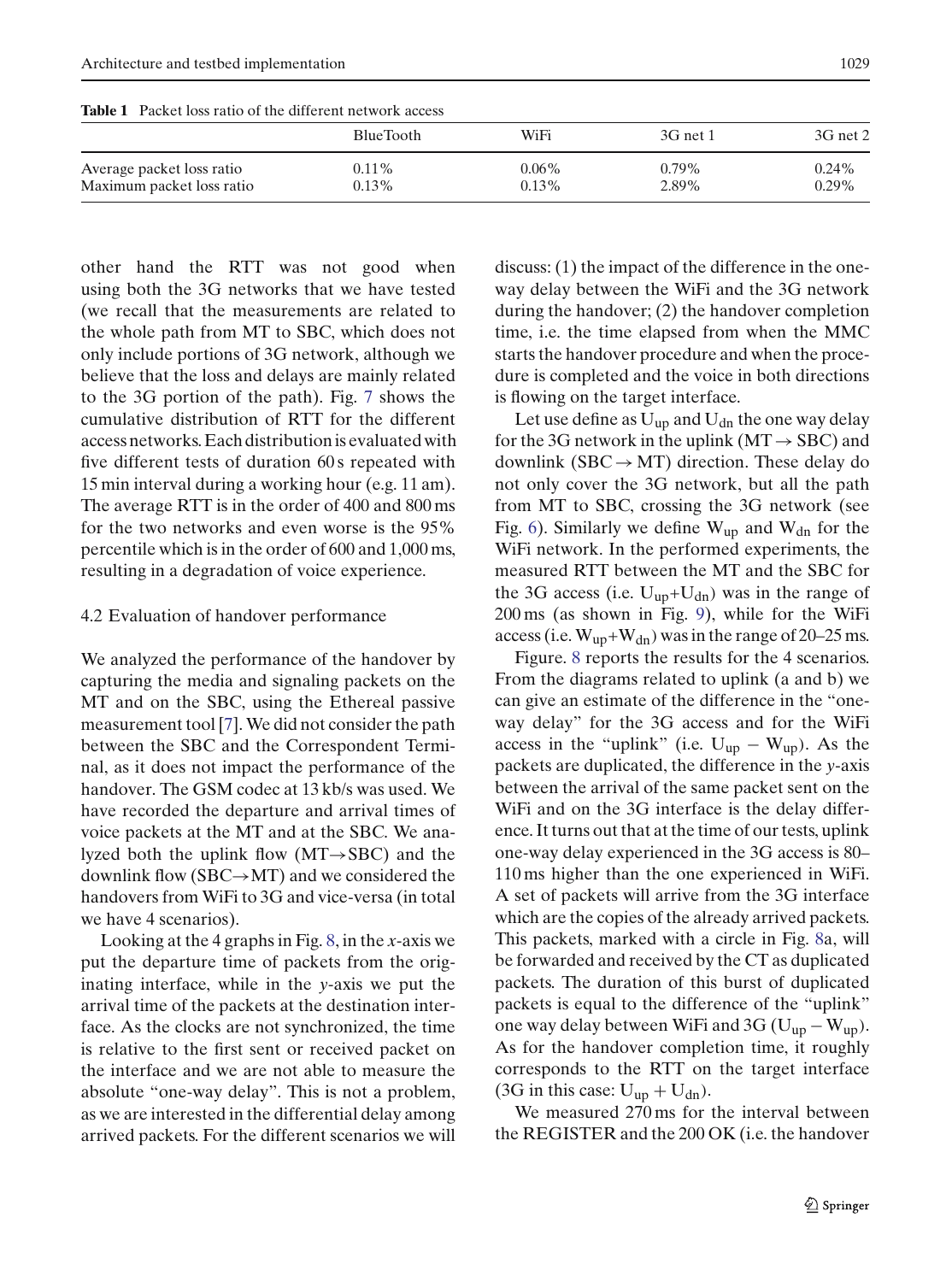

**Fig. 8** RTP arrival patterns during handovers in 4 scenarios

duration as perceived by the MT) in the test shown in Fig. [8a](#page-10-0). As a confirmation, we can see that in Fig. [8a](#page-10-0) the packets are duplicated from *t* = 12,430 ms to  $t = 12,700$  ms. This duration is almost entirely caused by the RTT between MT and SBC/MMS. This is confirmed in Fig. [9](#page-10-0) which shows the RTT measured analyzing the traces of RTP packets captured on the MT and on the SBC/MMS for 6 s following the handover.

In case of the handover from 3G to WiFi (always in the uplink case), the MT sends the SIP REGISTER message on the "faster"WiFi network and starts duplicating the voice packets. When the SBC receives the REGISTER it will start accepting packets sent on the WiFi interface and discarding those sent on the 3G interface (marked with a

square in Fig. [8b](#page-10-0)). The first received packets sent on the WiFi interface will have an higher sequence number than the last one received coming from the 3G interface, as the packets sent on the WiFi interface have "overcome" the ones sent on the 3G interface. A number of packets will be lost, and these packets are marked with the solid square in Fig. [8b](#page-10-0). The duration of the burst of lost packets is again equal to the difference in the uplink one way delay between 3G and WiFi network. As for the handover completion time, we measured 32 ms for the interval between the REGISTER and the 200 OK in the test shown in Fig. [8b](#page-10-0). In fact, the packets are duplicated from *t*=7,906 ms to *t*=7,938 ms. Coming to the downlink flows, let us consider the handover from WiFi to 3G (Fig. [8c](#page-10-0)). The SBC will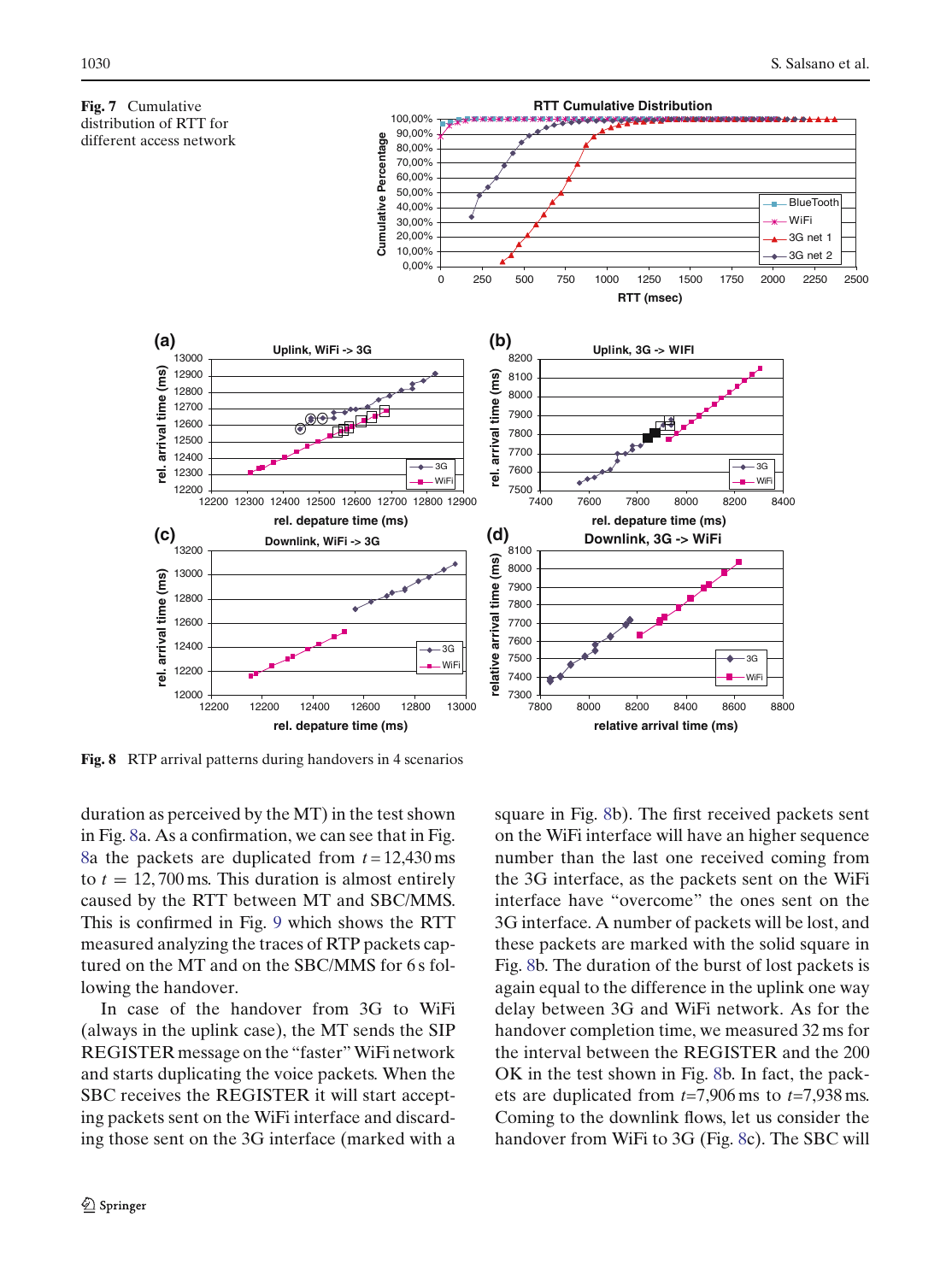

**Fig. 9** RTT estimation after handover procedure ending (3G network)



**Fig. 10** Temporal diagram for WiFi $\rightarrow$ 3G handover

stop sending packets towards the WiFi network and start sending them towards the 3G network when the REGISTER message is received. The first packet sent towards the 3G network will experience an additional delay equal to the difference in the "downlink" one way delay between 3G and WiFi network  $(U_{dn}$ -W<sub>*dn*</sub>) which is in the order of 200 ms in Fig. [8c](#page-10-0). The gap shown does not represent a loss of some packets, it only shows a delay between the reception of the last packet sent on the WiFi interface and the reception of the first packet sent on the 3G interface (Fig. [10\)](#page-10-0).

Finally, let us consider the handover from 3G to WiFi for the downlink flow (Fig. [8d](#page-10-0)). As soon as the REGISTER message is received by the SBC the packets will be sent towards the WiFi interface and will arrive at the MT in advance with respect to packets with lower sequence number previously sent towards the 3G interface. The duration of the advance is equal to the difference in one-way delay (in the order of 200 ms in Fig. [8d](#page-10-0). Note that no packets are lost in this handover, the gap in Fig. [8d](#page-10-0) represents the timing advance of the first packets sent on the WiFi interface that experience lower



**Fig. 11** RTP arrival pattern without keep-alive on the unselected 3G interface

delay and arrive before the last packets sent on the 3G interface.

Similarly to what we have done in the uplink, from the data reported in Fig. [8c](#page-10-0) and d we can evaluate the difference in one-way delay for the downlink U*dn*-W*dn*. In our test we measured that 3G one-way downlink delay was from 80 ms to 110 ms higher than WiFi. The results show that the different delay between the WiFi and 3G network is a critical factor. If the differential delay is reasonably low the voice decoder is able to hide the handoff. In our tests, where U*up*-W*up* and U*dn*-W*dn* are in the order of 110 ms, the handovers are not perceived.

It is interesting to compare the results shown in Fig. [8](#page-10-0) with the corresponding measurements without using the keep-alive mechanism introduced in Sect. [3.3.](#page-5-0) As we can see in Fig. [11,](#page-10-0) which reports the uplink measurement for the WiFi to 3G handover, the initial differential delay between the 3G and WiFi is in the order of 2.8 s. Correspondingly, we have that the duration of the handover (during which all packets are duplicated) is in the order of 3 s. This is due to the fact that starting to transmit over a 3G interface requires a considerable amount of time. Just for comparison, we have reported the diagram of Fig. [8a](#page-10-0) in an arbitrary position in the left part of Fig. [11.](#page-10-0)

Itis possible to appreciate the differencein terms of handover duration and of the distance between 3G and WiFi packet arrival time. The conclusion is that the keep-alive mechanism is needed to support seamless handover. The results shown in Fig. [8](#page-10-0) consider the favorable case in which both interfaces remain active during the handover. It can happen that the old interface goes down suddenly and does not allow to transmit packets during the handover.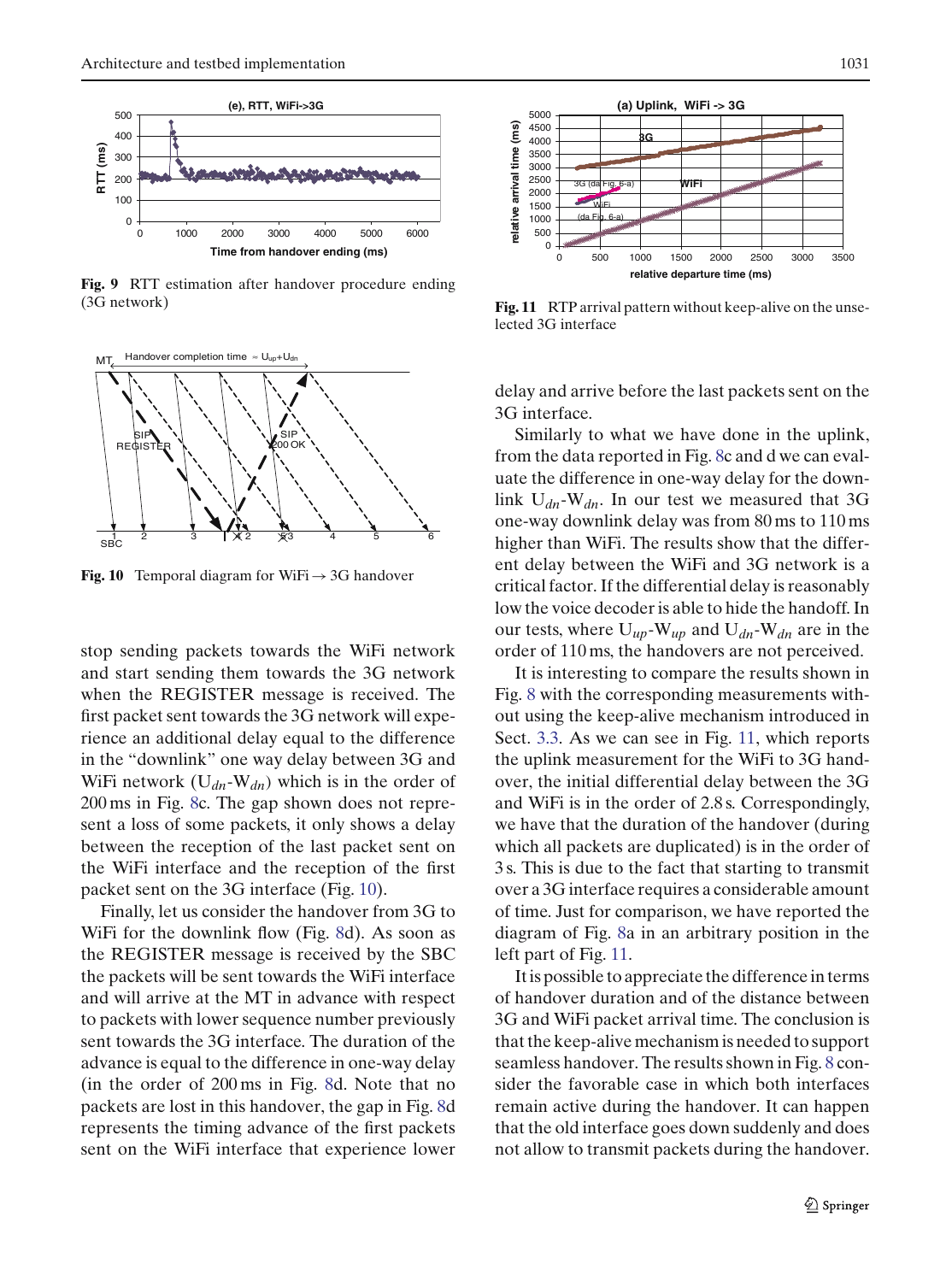In our solution, the uplink flows are not affected, as the MT starts sending packets on the new interface immediately. On the contrary, the downlink flows are affected, as the SBC will start transmitting packets towards the new interface only after receiving the handover request from the MT. We have analyzed this case with temporal diagrams similar to the one shown in Fig. [10](#page-10-0) and we have repeated the measurements of handover performance. The full results are not shown here for space constraints, anyway we have found theoretically and measured from the testbed that on the downlink flow we have an impairment in the order of  $U_{\text{up}} + W_{\text{dn}}$  for the handover 3G  $\rightarrow$  WiFi and in the order of  $W_{up}$  +  $U_{up}$  for the handover WiFi  $\rightarrow$  3G.

Similarly to what we have done for WiFi and 3G networks, we evaluated the performance of our handover mechanism, switching from Bluetooth to 3G network and vice versa. The performances of the BT network are very similar to the behavior of WiFi network as shown in Table. [1](#page-8-0) and in Fig. [7.](#page-9-0) To support this statement, in [\[11](#page-14-9)] we report all the uplink and downlink measurement results for the handover between Bluetooth and 3G In one sample measurement reported, we obtained 265 ms for the interval between the REGISTER and the 200 OK (i.e. the handover duration as perceived by the MT).

The reported results show that the impairments in the handover procedure are due to the intrinsic RTT of the "target" network and to the differential one way-delays between the origin and the target network.

#### **5 Related work**

A survey on the different mobility management approaches to support mobility in VoIP services can be found in [\[2\]](#page-14-15). Mobility mechanisms for IP networks can be classified in IP network layer, transport layer or on application layer mechanisms. Mobility is provided at IP layer by the Mobile IP (MIP) [\[16](#page-14-16)]. Mobile IP is not directly related to VoIP applications, since it is completely transparent to the upper layers performing the same behavior for all incoming/outgoing IP datagrams. It provides the MT with a single IP address that "follows" the terminal in its wandering. The main disadvantage of MIP approach is that it needs a support from the routers in each access network. A MIP terminal will be able to roam only over MIP enabled access network.

SIP-based solutions belong to application layer mechanisms and they are usually based on SIP signaling for re-negotiating the media sessions when a handover occurs, as described also in [\[23](#page-15-0)]. In the classical SIP based approach the handover is performed end-to-end, only involving the MT and the CT.

In both the approaches (MIP and SIP) there is the need to minimize the service disruption during a handoff procedure and this issue has been addressed in several works (see for example [\[5](#page-14-17)[,10](#page-14-5)]. An interesting work on SIP-based mobility can be found in [\[1](#page-14-4)]. The approach proposed in [\[1\]](#page-14-4) is similar to the one exploited by our proposal, with some fundamental differences. In [\[1](#page-14-4)] the authors propose to re-negotiate the session with the remote UA (assisted by an intermediate SIP node) while we propose to use only the intermediate node (the SBC/MMS), with the main advantages of: (i) reducing the latency of the overall handover procedure (ii) overcoming eventual compatibility problems introduced by legacy remote UAs—in fact, in our proposal the remote UA is completely unaware of the mobility procedure. Note that the latter aspect has also some useful security implication (i.e. the remote UA can not trace the complete movement and the current position of the MT). Another important difference is related to the mode of operation of the intermediate node that in our solution is proxy-like instead of the B2BUA model proposed in [\[1](#page-14-4)]. We think that a proxy-style behavior is more flexible, less processor consuming, introduces less latency, and reduces the possibility of signaling incompatibility.

Other interesting works address the issue of 3G/WLAN interworking/integration, both in the research community (see for example [\[4](#page-14-18),[21\]](#page-15-2)) and in standardization for a like 3GPP or 3GPP2. The underlying idea is to include WLAN access in the set of services provided by 3G operators to their subscribers. Most of the work done focused on the authentication and security aspects, while the issues related to handoff are still to be investigated.

In our work we assume that the terminal is able to authenticate (separately or in an integrated manner) to the different access networks and we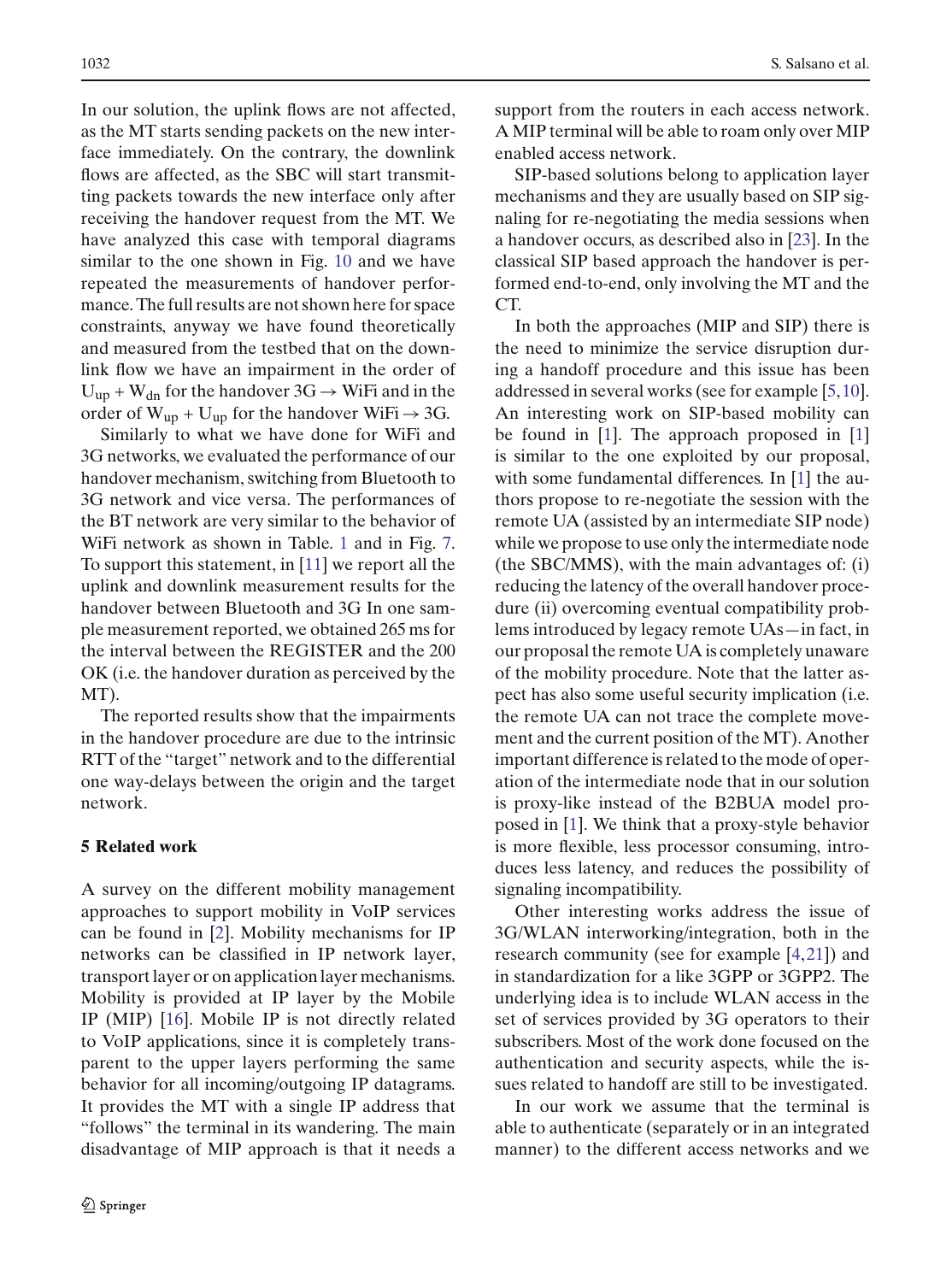focus on the problem of seamless mobility amongst heterogeneous networks and vertical handoff management. Similar focus can be found in [\[9](#page-14-19)], which considers the classical SIP based mobility (the handoff is handled by the correspondent terminal) rather than our solution to enhance the SBC.

A first version of this work has appeared in [\[22](#page-15-3)], which has been enhanced as follows: the role of SBC has been discussed, the details of SIP signalling have been provided, the Bluetooth PAN access network and the second 3G operator has been added to the testbed, additional performance results are included.

#### **6 Conclusions and future work**

In this paper we have presented a solution for seamless vertical handover between heterogeneous networks like WiFi and 3G, based on SIP. The novelty of the solution is that it is strongly coupled with the NAT traversal features provided by the so called SBCs. Assuming that the MTs will be mainly roaming on networks with private IP numbering, the mediation of an SBC is already proposed to solve the NAT traversal issue, therefore we straightforwardly propose to enhance SBC functionality to support the mobility. The proposed solution can be exploited in the short term by a 3G operator willing to extend its services to WLAN, by a VoIP provider that uses the 3G network as IP transport and by an enterprise that wants to directly manage its voice services. In the long term this kind of approach will likely need to be included in 4G networks, which aim to support communication over heterogeneous networks (including legacy networks) in a seamless way.

All the proposed mechanisms have been implemented within a test-bed that fully demonstrates the correctness and simplicity of the solution. Moreover, significant measurement tests have also be run in order to provide quantitative evaluation of the roaming solution.

Ongoing work (which was not presented here for space constraints) concerns the realization of the mechanisms to drive the handover decision (both collecting the signal quality information from the network interface cards and making IP level measurements during the call active phase).

#### <span id="page-14-4"></span>**References**

- 1. Banerjee, N., Acharya, A., & Das, S. K. (2006). Seamless SIP-based mobility for multimedia applications. *IEEE Network*, *20*(2), 6–13.
- <span id="page-14-15"></span>2. Banerjee, N., Wu, W., & Das, S. K. (2003). Mobility support in Wireless Internet. *IEEE Wireless Communications, 10*(5), 54–61.
- <span id="page-14-11"></span>3. BlueZ, Official Linux Bluetooth protocol stack, http://www.bluez.org/
- <span id="page-14-18"></span>4. Buddhikot, M. M., Chandranmenon, G., Han, S., Lee, Y.-W., Miller, S., & Salgarelli, L. (2003). Design and implementation of aWLAN/CDMA 2000 interworking architecture. *IEEE Communication Magazine*, 41(11), 90–100.
- <span id="page-14-17"></span>5. Campbell, A. et al. (2000). Design, implementation and evaluation of cellular IP. *IEEE Personal Communications Magazine, 7*, 42–49
- <span id="page-14-12"></span>6. Cole, R. G., & Rosenbluth, J. H. (2001). Voice over IP performance monitoring. *ACM SIGCOMM Computer Communication Review,31*(2), 9–24
- <span id="page-14-14"></span>7. Combs, G. et al. Ethereal: A network protocol analyzer. http://www.ethereal.com/
- <span id="page-14-1"></span>8. Cumming, J. Sip Market Overview, http://www.dataconnection.com/ network/download/whitepapers/sipoverview.pdf
- <span id="page-14-19"></span>9. Dutta, A., Kim, B., Zhang, T., Baba, S., Taniuchi, K., Ohba, Y., & Schulzrinne H. (2005). Experimental analysis of multi interface mobility management with SIP and MIP. *International conference on wireless networks, communications and mobile computing*, 13–16 June 2005, Vol. 2, pp. 1301–1306.
- <span id="page-14-5"></span>10. Dutta, A., Madhani, S., Chen, W., Altintas, O., & Schulzrinne, H. (2004). Fast-handoff schemes for application layer mobility management. PIMRC, Spain.
- <span id="page-14-9"></span>11. Fiorani, M., Labella, A., Ordine, A., Polidoro, A., Salsano, S., & Veltri, L. (2006). Report of architecture and measurements for SBC based vertical handovers. May 2006, available at: http://netgroup.uniroma2.it/Stefano\_Salsano/SIP-SBC-seam-HO/report-2006–05.pdf
- <span id="page-14-7"></span>12. Handley, M., & Jacobson, V. (1998). SDP: Session Description Protocol. IETF RFC 2327, April 1998.
- <span id="page-14-13"></span>13. ITU-T Recommendation G.107 (1998). The E-Model, a computational model for use in transmission planning.
- <span id="page-14-6"></span>14. MediaProxy, http://mediaproxy. ag-projects.com/REA-DME
- <span id="page-14-10"></span>15. Mjsp open source JAVA SIP stack, http://www.mjsip.org
- <span id="page-14-16"></span><span id="page-14-2"></span>16. Perkins, C. et al. Mobility support ofr IPv4. RFC 3344.
- 17. Rosenberg, J. (2006). Obtaining relay addresses from simple traversal underneath NAT (STUN). draft-ietfbehave-turn-02 (work in progress), October 2006.
- <span id="page-14-0"></span>18. Rosenberg, J. et al. (2002). SIP: Session Initiation Protocol. IETF RFC 3261, June 2002.
- <span id="page-14-8"></span>19. Rosenberg, J., & Schulzrinne, H. (2003). An Extension to the Session Initiation Protocol (SIP) for symmetric response routing. IETF RFC 3581, August 2003.
- <span id="page-14-3"></span>20. Rosenberg, J., Weinberger, J., Huitema, C., & Mahy, R. (2003). STUN-simple traversal of User Datagram Protocol (UDP) Through Network Address Translators (NATs). IETF RFC 3489, March 2003